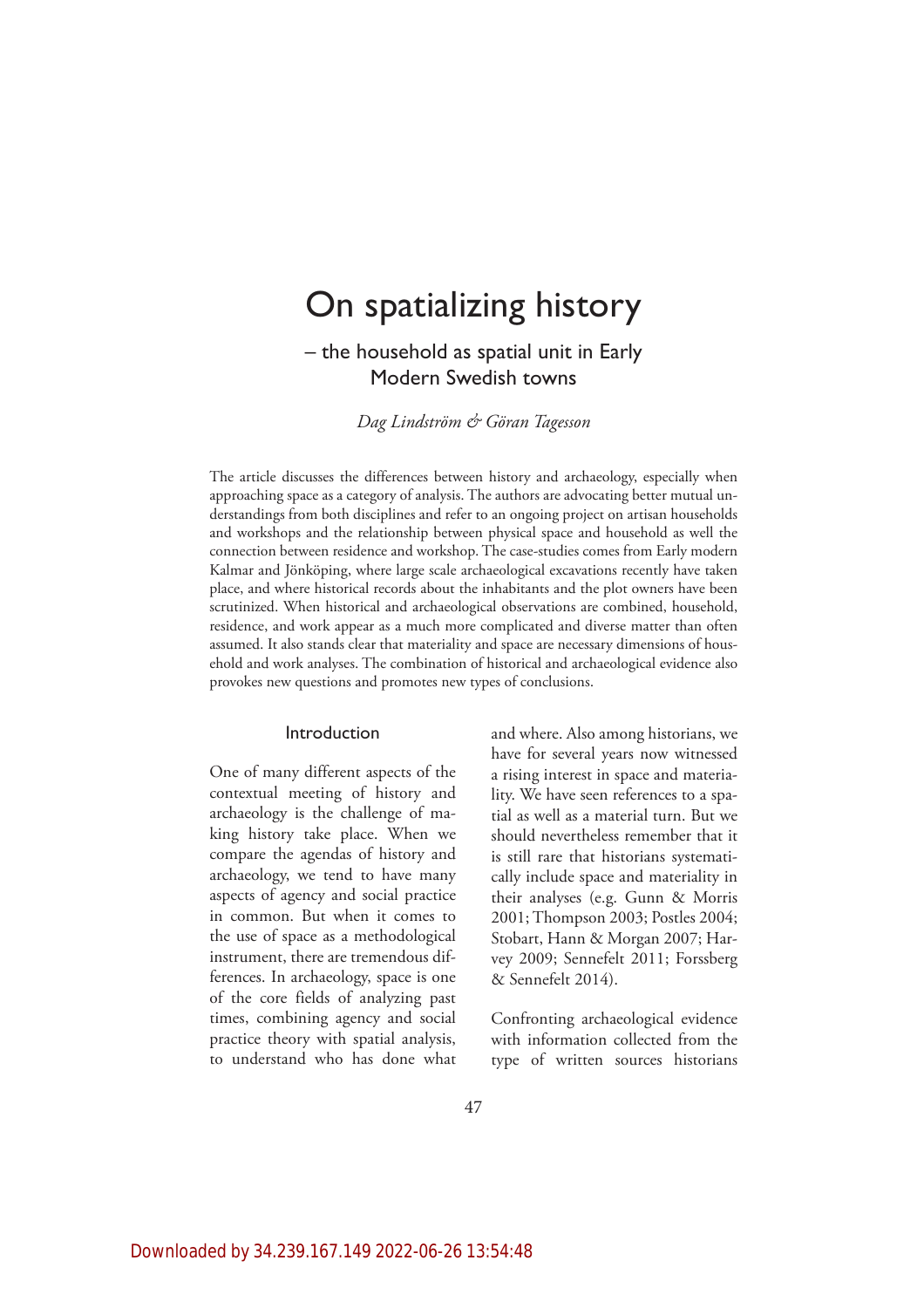commonly use helps us to raise new questions, it provokes new perspectives and it will provide us with new types of results in the analyses of early modern urban households.

The aim of this article is to discuss the methodological framework of making history and archaeology meet, and implications for combining different sets of data. The focus and case studies will be on artisan households, artisan workshops, the relationship between physical space and household, as well as the often assumed connection between residence and workshop. This is a field where it becomes obvious that a combination of archaeological and historical approaches will advance and enhance our understandings of social and economic conditions in early modern towns.

## The household in previous research

The household has been one of the key concepts of early modern social and cultural history. Many Swedish historians identify the household as a fundamental unit of early modern social and economic organization. In many cases the household has also been identified as a basic unit of production. Historians often have strived at identifying the household and the family as distinct and well defined units. A typical and classical definition is the one presented by Peter Laslett as "the co-resident

domestic group", i.e. "those who share the same physical space for the purpose of eating, sleeping, taking rest and leisure, growing up, childrearing, and procreating" (Laslett 1972, pp. 23–28). Other historians have focused more on the functions of the early modern family and the household. According to Michael Mitterauer it was not genealogical connections but rather the functional context that linked the family together. Taking part together in specific common everyday activities like work, leisure, eating at the same table and sleeping under the same roof, constituted the early modern family. Mitterauer and Reinhard Sieder have emphasized also the multifunctional aspects of the early modern family, and one of the most significant roles was that of being the main unit of production (Mitterauer & Sieder 1982, pp. 71–92; Mitterauer 1984, p. 7f). Laslett on the other hand was skeptical about the early modern family and household as a necessarily coherent work group. He discussed a number of possible situations where residence and work were spatially separated (Laslett 1983). However, historians have rarely analyzed the spatial dimensions of households, co-habitation and work, especially not concerning artisans' households and workshops.

Also in archaeology, the functional and structural aspects of the households have been very much discussed. Theoretical discussions as well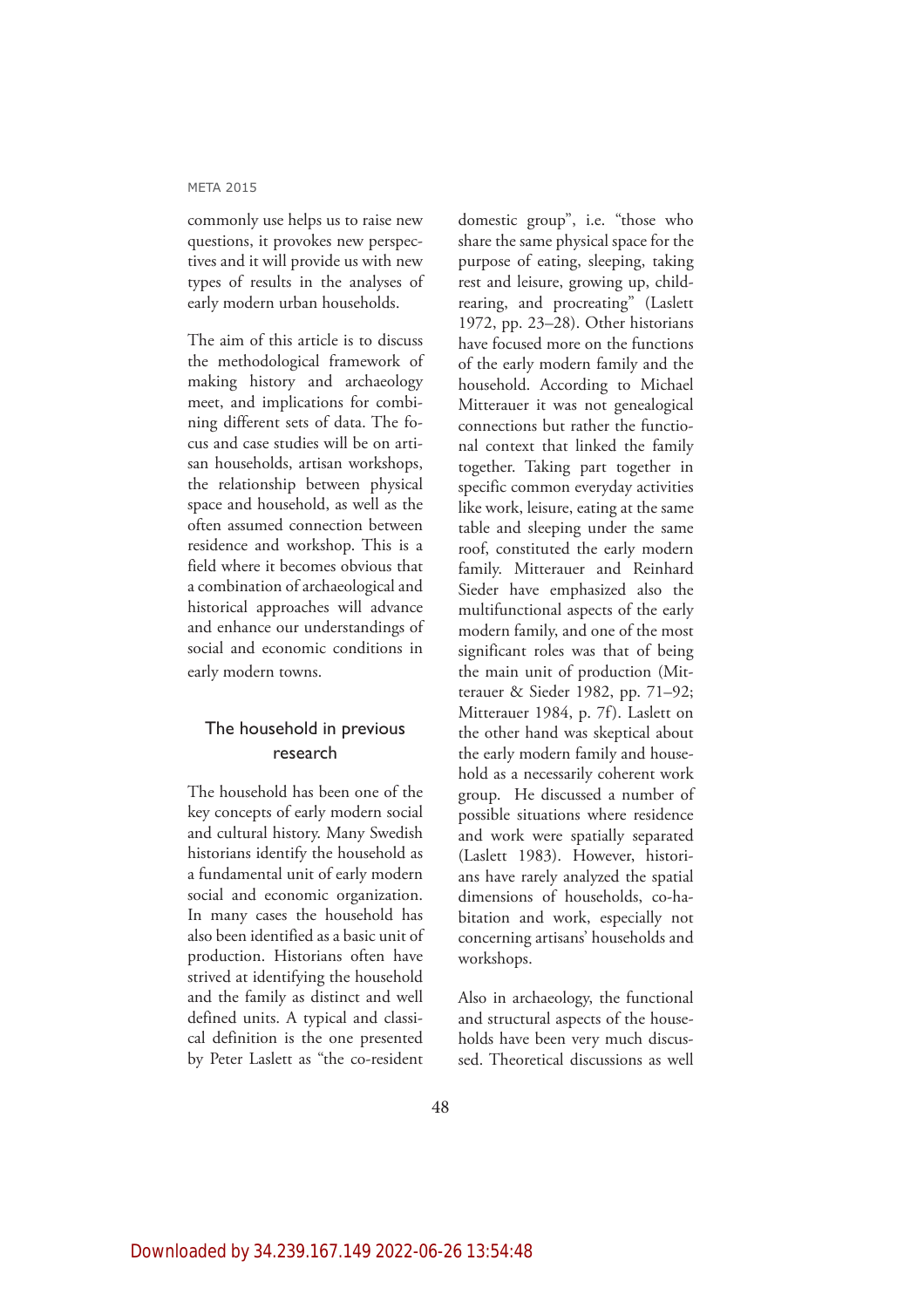DAG LINDSTRÖM & GÖRAN TAGESSON



Figure 1. Aerial photo from the 2008 excavation at the Ansvaret block, Jönköping. The caissons of the plots are visible. Photo: National Heritage Board (RAÄ UV Öst).

as analyses based on empirical observations now tend to take place in dynamic intersections where new approaches tend to combine social organization and agency with spatial and material dimensions. The household as a unit for organizing property, production and consumption is confronted with the household as ideology, discourse and manifestation. The relationship between the physical house and the household as a social unit is no longer evident and has to be discussed. This makes possible new perspectives; emphasizing the complex structure of households, gender and agency, household cycles and family history as well as alternative models of households (Beaudry 1999; Allison ed. 1999; Barile & Brandon 2004; Kowaleski & Goldberg 2008).

This is a topic where bringing space and materiality into the perspectives of social and economic history would certainly promote new perspectives and interpretations. David Warren Sabean argues that the com-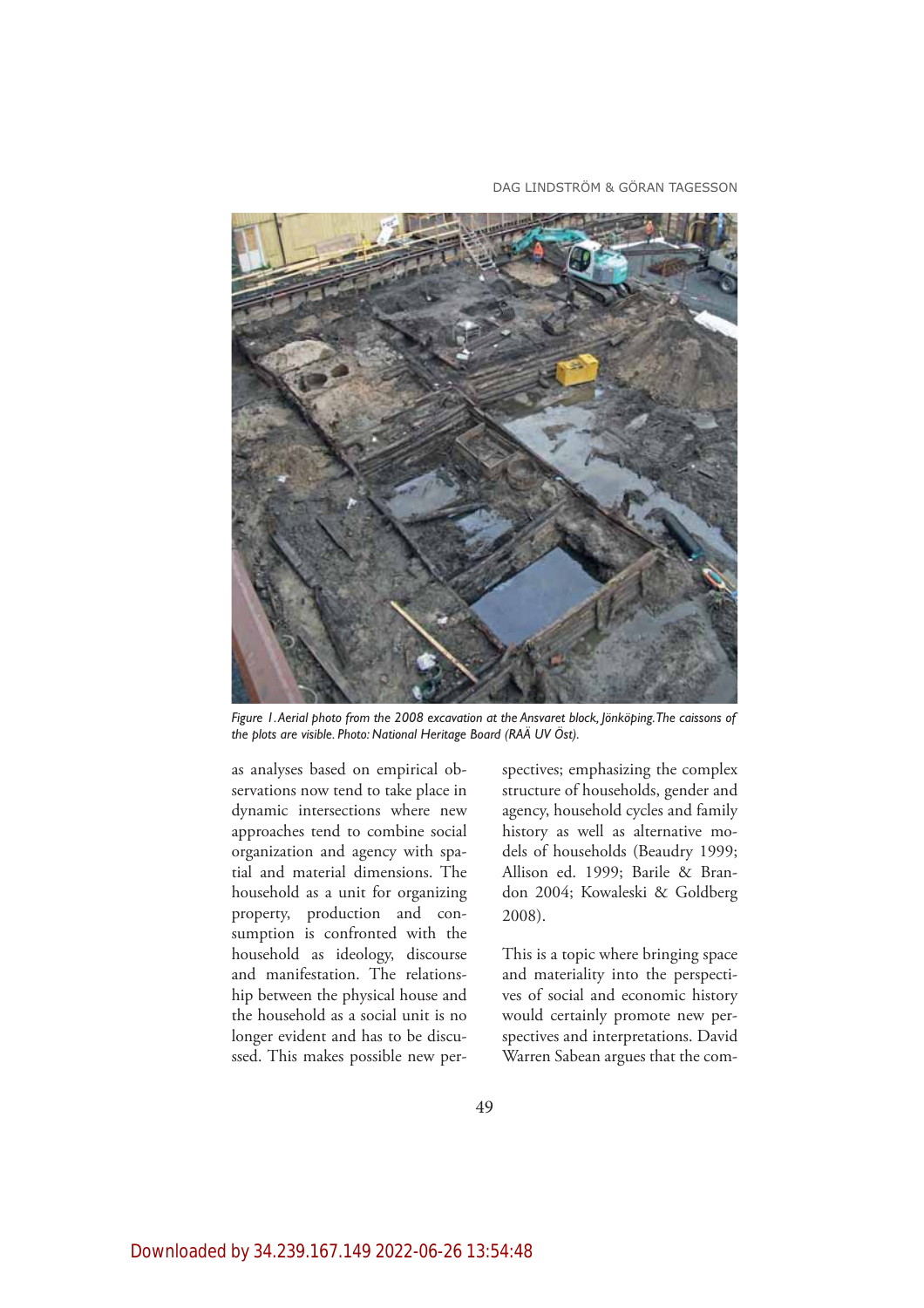mon understanding of households involves a number of shortcomings as an analytical tool, especially when the household is conceived as a coherent and delimited unit. This approach will tend to conceal the actual permeability of the household, the hierarchical dependencies between families, and the varied nature of different individuals' integration in the household (Sabean 1990, pp. 97–101).

Also other historians have argued for a more open and flexible understanding of family, house, and household. Naomi Tadmor and Joachim Eibach both emphasize the dynamic and flexible character of family and household (Tadmor 1996; Eibach 2011). Especially Eibach has included the spatial dimension in his analyses of the early modern house as an open entity. In a critical dialogue with Otto Brunner's concept 'das ganze Haus' where the house is understood as a coherent but also rather closed entity, Eibach has introduced the concept of open house ('das offene Haus').

Taken together, there are several perspectives that point in the direction of early modern households being more open, vague, flexible and permeable than we usually assume. It is important here to consider other forms of social organization and other contexts of social practices than the family and the household as we usually understand them. When information from written

sources is combined with archaeological evidence and when spatial and material aspects of living and working are taken into consideration, it is certainly clear that this is a way to develop, and in many aspects reconsider, our understandings of early modern urban households.

### Household, agency and gender

One of the major issues when discussing households and their spatial setting is the correlations of the physical structures on the plot, the social structure of the people owning and living on the plots, and the actors and network of actors involved in the physical and social changes on the plots. One major obstacle in doing this kind of studies is often the problems of getting a firm chronological framework, necessary to allow these different sets of data to meet.

At the three plots at the Ansvaret block in Jönköping a very propitious source material is at hand, thanks to extremely good preservation conditions for timber and thus suitable conditions for building a firm chronology based on dendro-dating. The excavation in 2008 took place in the center of the town, in the street Smedjegatan, an urban zone known for housing artisans and workshops, and revealed that these three plots had been successively built out, by timber constructions, in the nearby lake Munksjön, in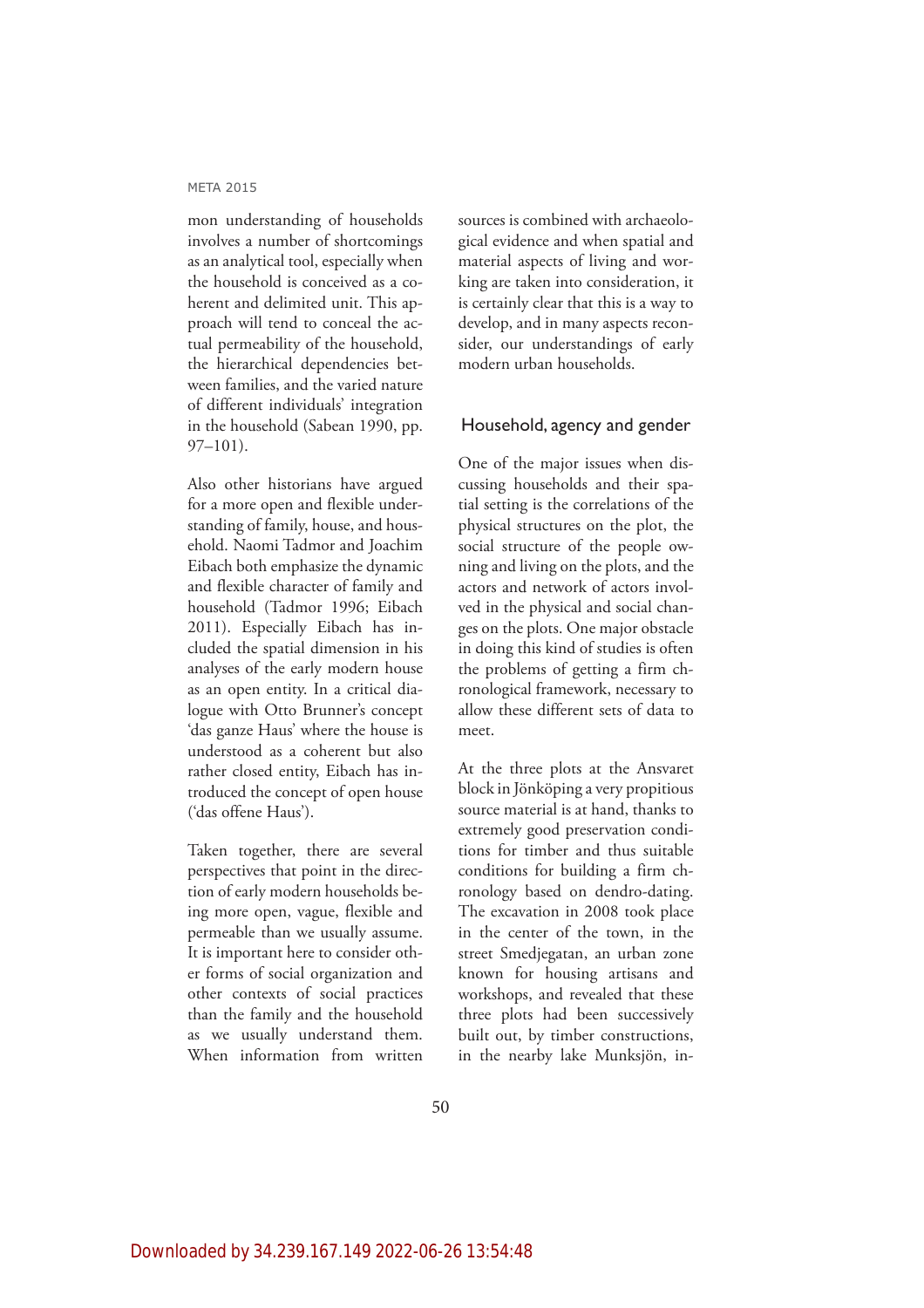cluding new houses and courtyards, thus increasing the spatial plot, both vertically and horizontally (Stibéus 2012: 2014). The details in this chronology make it possible to discuss different strategies on how this was done, using different sets of data. We may discern periods of building new constructions and buildings, as well as sets of buildings and constructions; we can also discern changes in the plot structure. On the other hand, by a firm chronology it is also possible to grasp the periods of not changing the built environment, periods of successive use and continuity (Tagesson 2014:112ff).

The historical record allows us to reconstruct the households connected to these three plots in a very detailed way (fig. 2), showing that both the owners and the people living on the plots were connected to each other in both social and professional clusters. It seems to be obvious that on two of the plots, there were lots of people with the same occupation living together, both relatives and people with just professional connections. The figures are an attempt to show the chronology of the physical as well as the social construction of the plots. The different stages of constructions are shown as steps in a staircase, including the timber superstructures, caissons, as well as the houses. The successively extended plots are constructed both as timber foundations, acting as quays on the water-front, and timber houses constructed on the previous quays.

#### DAG LINDSTRÖM & GÖRAN TAGESSON

On the other hand we see the social connections between the people living and owning the plots. The small boxes indicate one single person, a way of graphically grasping a somewhat intriguing history, with married couples and sons and daughters. In lots of cases, when a man died, the widow often remarried a new man, sometimes a person with the same profession, like an apprentice. When the former widow died, her younger husband remarried a younger woman, who successively remarried a new and younger man after the death of her older husband, and so on. For both of the plots, we can reconstruct chains of family histories, making a detailed picture of the social development (Tagesson 2014:118ff).

When put together, family history based on written records, and the construction of the physical plots, we may see a pattern, that the new physical constructions of the plots, including both single constructions as well as sets of constructions and major changes in plot structure, often coincide with the coming of the new male person in the household. The chronological pattern, with contemporary new constructions, and the changes in the family structure seems to be a repetitive pattern, suggesting that in these cases it is the new man who is building or having it built.

This pattern seems to be clear, both when it comes to the repetitive pat-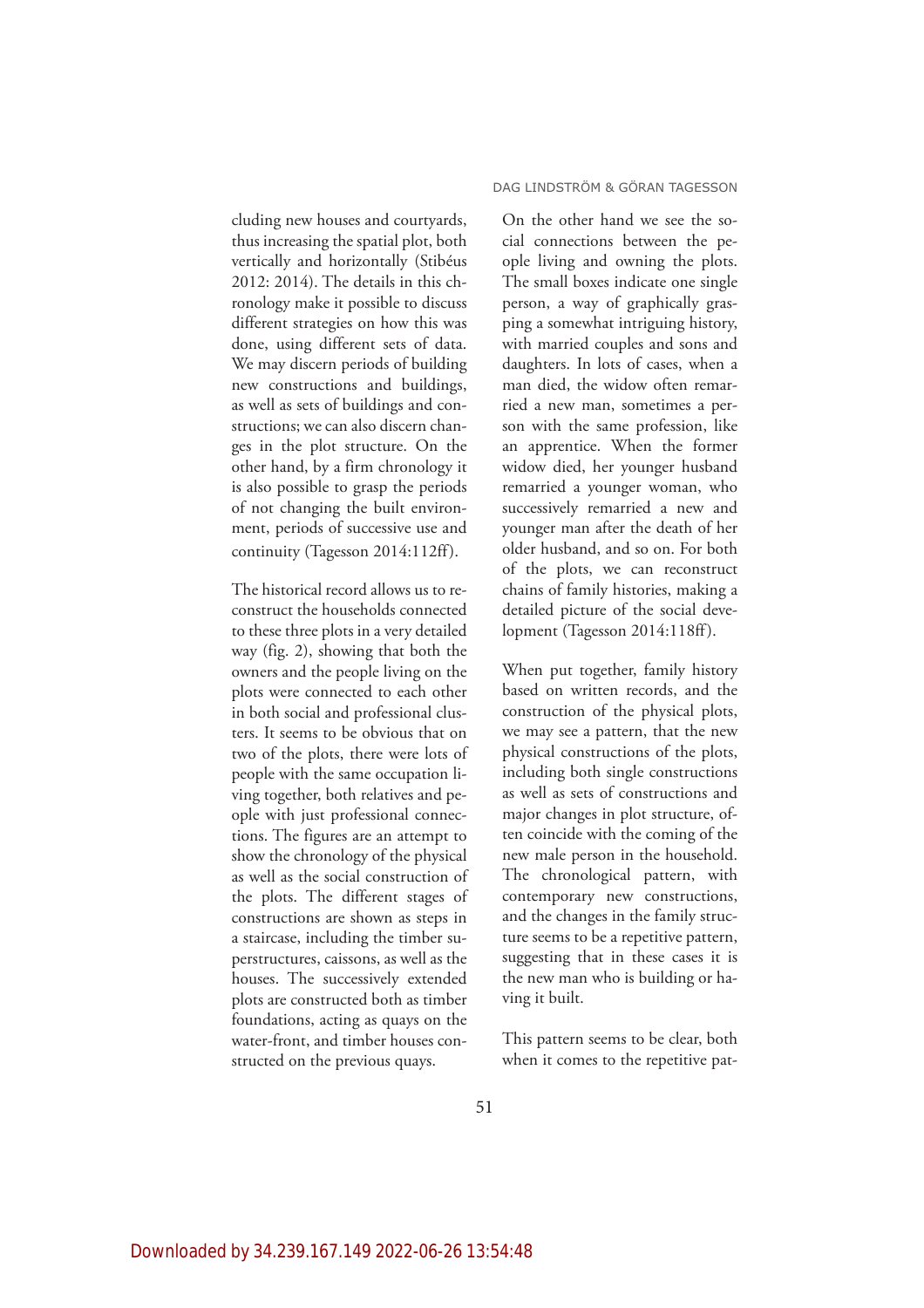tern of extending the plot with new quays and timber structures, as well as new houses within the overall plot structure, as well as changes in the overall plot structure. This is clearly indicated in the 1740's and 1750's when the plot structure has been totally altered, dependent on the fact that the new male persons arriving at the plots had a different profession. These men were merchants and thus in need of a different sort of spatial layout, with a larger courtyard and buildings with different functions. Also when it comes to these major changes in the physical surroundings it is clear that they may be studied in connection to new agents, inscribed into a different historical context, i.e. the coming of the merchandising economy of the 18th century.

Another important result to be discussed is the gender aspect. The overall pattern of the active male agents has its counterpart in an image of passive women in the households, indicating no examples of constructions or changes in the physically built plots being in connection with women. So the question is, are the males the only agents, and is the definition of agents solely based on the coincidence of physical building? There are some important episodes, where the widow is stated to have continued the business of the workshop together with once a daughter, once an apprentice, without a new legal male person in the household (cf. Lindström 2012),

but there is not a single example of physical rearrangements on the plots connected to these situations. These women seem to be keeping the standard of the plot in status quo.

On the contrary, we must not underestimate this absence. There is a general pattern of connecting and linking functions of the women in the households. The women have a profound function in the chain of extending the workshops and the households, as being the strong link between the persons in these chains. In these particular examples, there seems to have been an important strategy for continuity of the workshop, to keep the business in the family and thus make a living for the offspring. This act of continuity may be interpreted as a strategy carried out by the women, and an alternative act of agency. Once realizing this, we have to reconsider our concept of agency in the archaeological records. Periods of non-change in the built environment may be considered as periods of alternative ways of agency.

It stands out, that more attention has to be paid to the concepts of agency and households. Changes in the built environment can not be explained solely on the basis of the male front figure (c.f. Spencer-Wood 1999:163). The examples from Jönköping point out the need for a gendered analysis of the household, its function and social struc-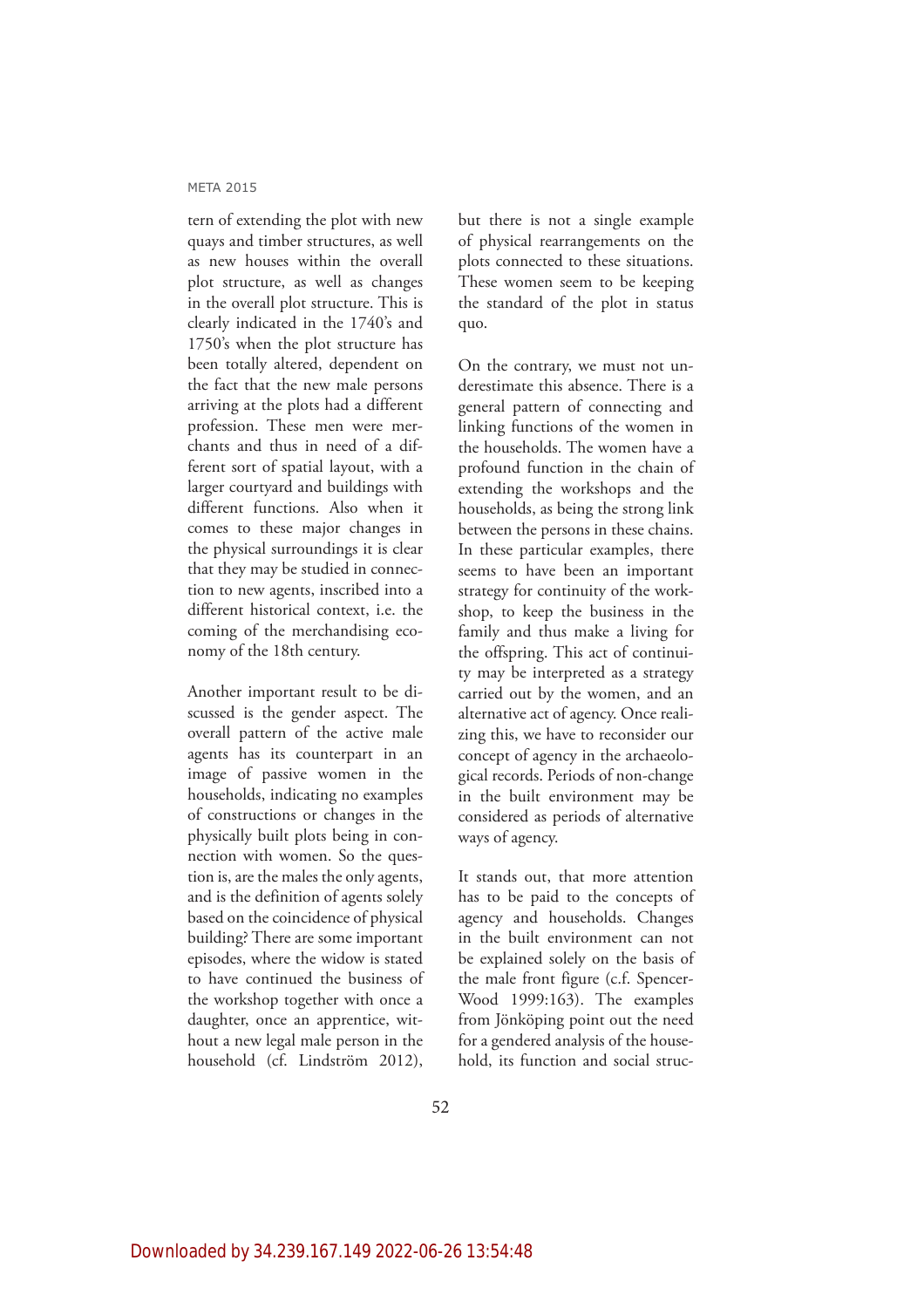

53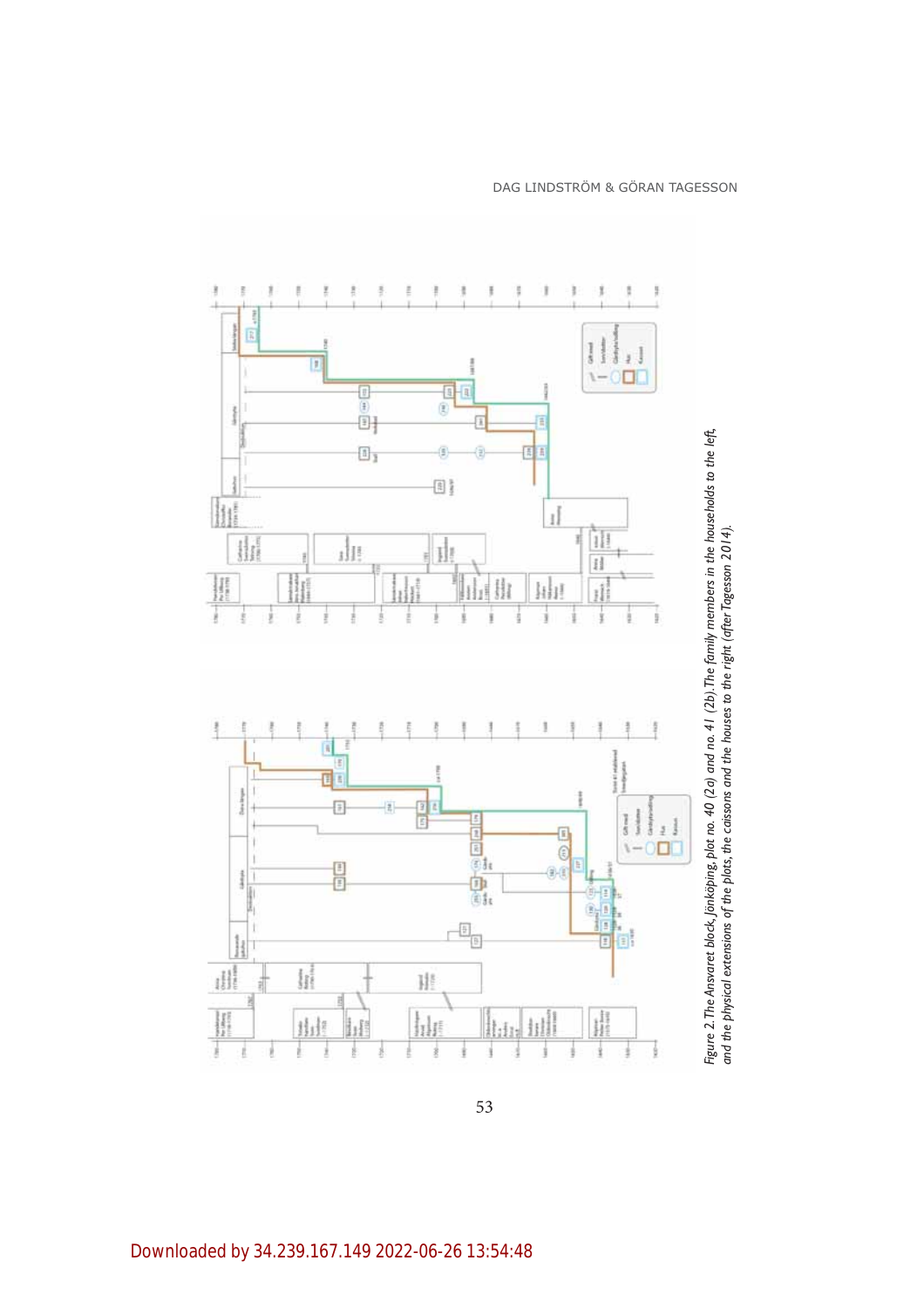ture. The relationship between the household and the physical house and the plot is not static. Instead, spatial changes must be understood as a complex interplay between the social and gender structure of the household as well as the economic possibilities, social demands, and practical needs in the household. Thus, it seems to be more fruitful to discuss the agency of the household, in all its complexity, instead of discussing agency as the deeds and doings of individuals (Allison 1999; Brandon & Barile 2004).

The Ansvaret case also asks for discussions of the particular history of these plots against the chronology of the town, as well as the contemporary society itself. Are these changes and the acts of agency to be seen in the context of the town itself, its ups and downs, dependent on political agendas in the Early Modern period, or the different periods of economic ups and downs, especially noticeable in a town like Jönköping, highly dependent on the war industry?

#### Households as spatial unity

Another central aspect of the prevalent interpretations is the unity of living and work which makes the household an entity of social, economic as well as spatial unity. Evidence from Kalmar clearly challenges the idea of a simple and clear unity of artisan households and workshops (Carelli & Tagesson in press; Lindström 2014). Four types of observations relevant to this discussion will now be presented.

First we do have several cases where we have on the same plot evidence of artisans and artisan activities in both archaeological and historical documentation. But this does not necessarily imply that everything is simple and clear cut. On plot no. 236 (the Mästaren block), for example, there are remains of a forge from the late 17th century. Soon after, the workshop seems to have been changed into a shoemaker's shop, with traces of shoe production (Tagesson & Nordström 2012:53ff).

It has not been possible to identify the blacksmith in the written sources. A shoemaker, Zacharias Danielsson, can however be identified in 1704. Zacharias died in 1711 and his widow, Anna Larsdotter, married another master shoemaker in 1712, Johan Skytt. Anna and Johan lived on the same plot until 1715. No. 236 is still identified as Zacharias Danielsson's in a tax record from 1716, but Johan Skytt is identified as the owner. In October 1715 he sold no. 236 to a widow, Margareta Aspegren. In 1723 it was sold to a tailor, Olof Lindqvist, who lived there with his wife until 1730 (Lindström 2012b).

According to the poll tax registers, no. 236 was uninhabited in the ear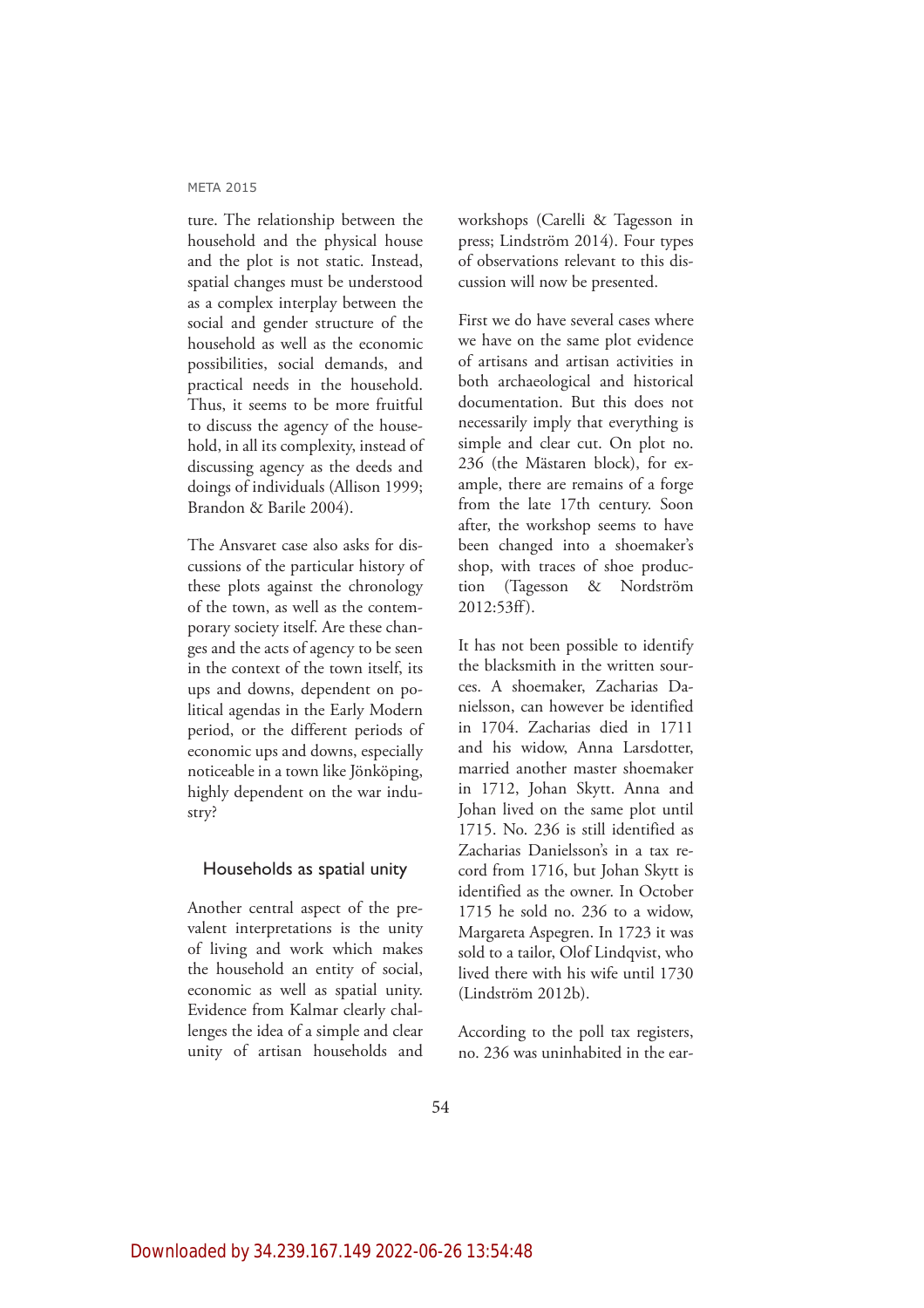ly years of the 1730's. It was bought in 1730 by a former military officer, Anders Björkman, but the records indicate that he and his wife did not live there before 1732. The archaeological evidence also indicates that in the 1730's the former workshop was changed into a residential building, and this marks the end of artisan production on this plot. This example demonstrates a significant discontinuity in artisan activities and workshop structure. Within about 40 years a forge was built, then turned into a shoemaker's shop and later probably into a tailor's shop, and at the end it was remodeled into a living space.

On plot no. 284 (the Gesällen block) remains of a forge have also been found. In addition to this we also have written sources confirming the presence of a master blacksmith. But also in this case things are not as

#### DAG LINDSTRÖM & GÖRAN TAGESSON

simple as they may seem. Archaeologically the forge has been dated to the 1730's or 1740's (Tagesson ed. 2014:88). The blacksmith, Anders Hallberg, on the other hand didn't move in until 1758 or 1759 according to the written sources. He died in 1763, and the probate also mentions a forge on the plot (Lindström 2014:21).

In a register from 1742 Hallberg is identified as a blacksmith in the countryside outside Kalmar, but in 1750 he was counted among the master blacksmiths of Kalmar. These sources don't deliver any waterproof evidence of Anders Hallberg's whereabouts, but they definitely indicate that he lived in Kalmar many years before he moved to plot no. 284. There seems thus to have been a time lap here between the building of the forge and the presence of a blacksmith living on the same plot.



Figure 3. The smithy on plot no. 284. Photo: National Heritage Board (RAÄ UV Öst).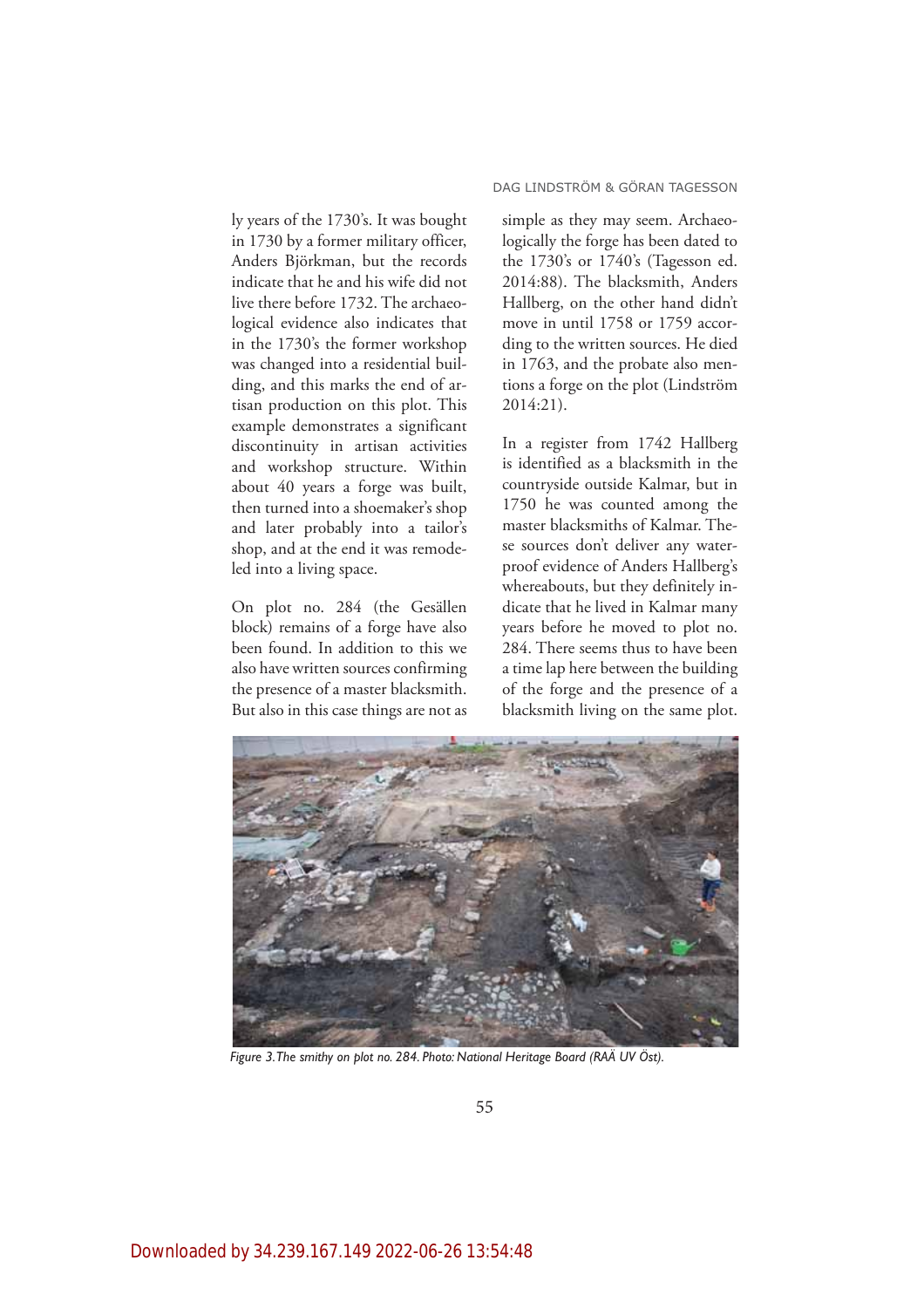(see. Kalmar rådhusrätts och magistrats 1600-1830 arkiv, D XVI, borgarlängder, 1742; Berättelser om handlande och hantverkare 1750, Årsberättelser, Kammarkontoret, Kommerskollegium, Riksarkivet.)

Between 1724 and 1744 only one person can be connected to plot no. 284. That is Tore Ring's widow. She was the owner, and according to the poll tax registers she was the only person living there. In 1744 the plot was sold to a tobacco spinner, Jöns Runn. He never lived there himself and soon (probably already in 1745) he sold it to the burgomaster Casper Hoppenstedt. He (who – the latter?) died shortly afterwards and his widow, Emerentia, inherited the plot. The Hoppenstedt family was among the richer and most influential of the Kalmar burgers and they of course never lived in the far from fancy house on plot no. 284.

We don't know how long Emerentia Hoppenstedt kept this plot and if someone else owned it before Hallberg bought it, but for several years (1748–1752) the tax records indicate it as uninhabited. We don't know the exact history of the forge either, but it may possibly have been Hoppenstedt who had it built. It was definitely a reason to invest in the plot, and it was an obvious reason for Hallberg to buy it. After the death of Hallberg there are no more signs of forging activities on this plot. Two potters can be identified though: Westlander, who probably rented rooms from Hallberg and his

widow 1760–1764, and Johan Ekelund, who married the daughter of a former owner in 1798. But there are no obvious remains of a pottery workshop. Also in this case there are obvious discontinuities, and we don't have a simple match between material traces of artisan production and written documentations of artisans' presence.

The second type would be when we have archaeological evidence of workshops but no written documentation of a corresponding artisan living on the same plot. On plot no. 233 there are traces of a kiln, which was first interpreted as being for pottery production because of some adjacent refuse material. This is not voluminous and probably does not represent a very long continuity (Tagesson & Nordström 2012:29).

In this case we have no written documentation of a master potter living there. For a few years (1773– 1785) this plot was certainly owned by a master potter, Peter Matias Sjöholm, but he never lived there. In the poll tax records we instead find Sjöholm and his family on no. 130. Sjöholm bought no. 233 from his father-in-law in 1783. Among the former owners we also find "fru Hoppenstedt", which probably refers to Emerentia Hoppenstedt, mentioned above. She never lived on no. 233 either, but according to tax records it belonged to her at least from 1765 to 1760 (Lindström 2012b, pp. 3–8).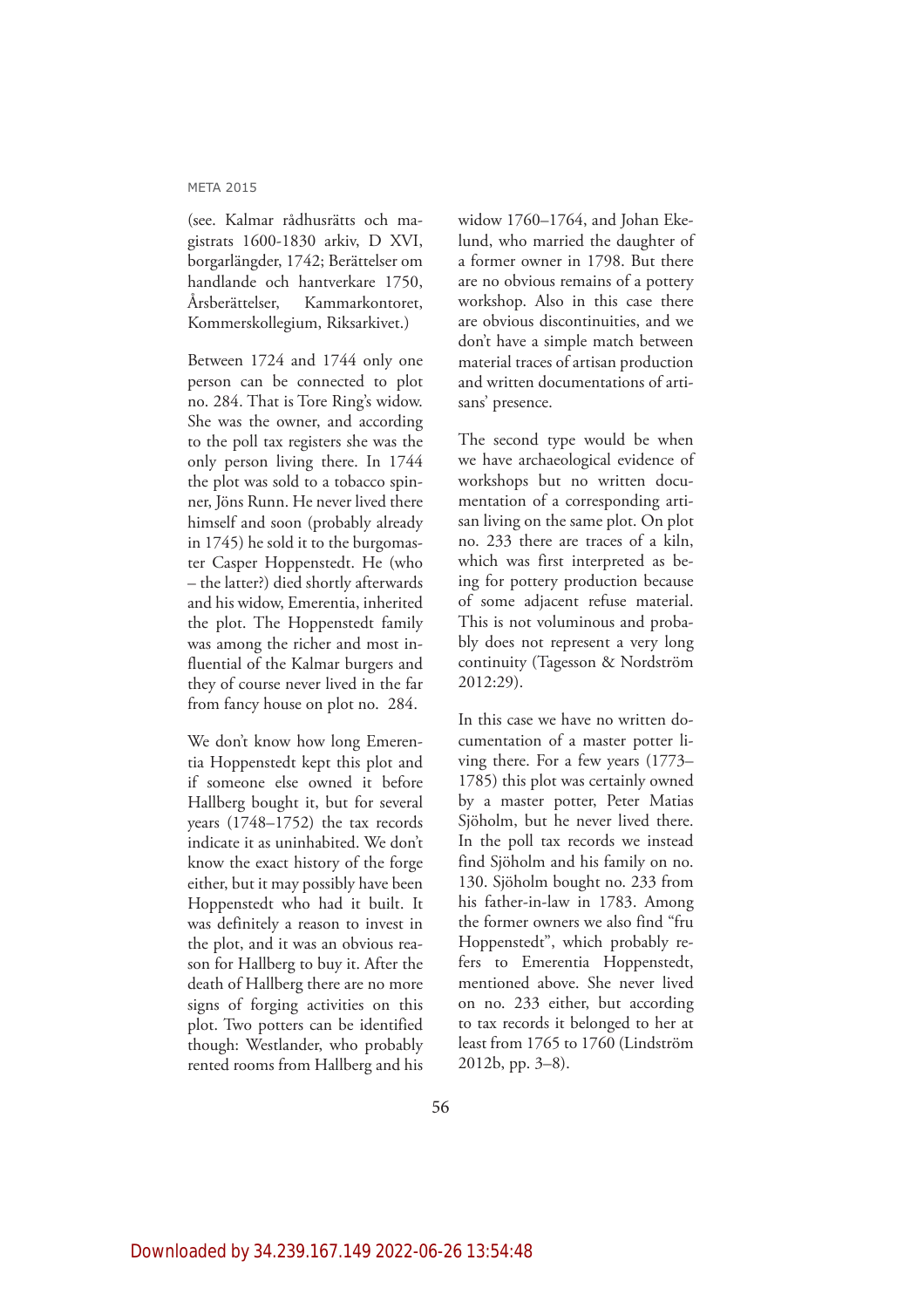Once again we find Hoppenstedt as the owner of a plot with a possible workshop. Although Sjöholm never lived on no. 233 himself, we do find one of his journeymen listed in the poll tax registers. He only appears for one year though (1784). Around 1785 a master baker, Jonas Fröling, moved in. We don't know if he also bought no.233 at that time, but later he can be established as the owner. Fröling stayed for many years and to the end of the 1780's his household grew and came to include as many as nine people with maids and apprentices. In this case we have strong indications of a master artisan, the potter Sjöholm, living on one plot (no. 130) and probably, at least for some time, had a workshop on another plot (no. 233). Maybe this was a short term project, and maybe it was not very successful, and it is possible that the kiln was later changed into a baker's oven.

As a third type, we have plots with historical records indicating the presence of artisans but without any archaeological evidence of artisan production. On no. 245 (the Mästaren block) a number of artisans can be identified among the inhabitants: a master copper (Johan Holm, from the late 1760's to the early 1770's), a master carpenter (Lars Morin, in 1771), a master blacksmith (Gustaf Sandberg, 1770–1771), and a master painter (Johan Lundgren, from 1773 to 1804). On this plot there are no archaeological observations of their workshops, probably be-

ample lived a potter Glans (1754), a shoemaker Kötke (1755), and a tailor Hagrelius (1761-65). The cooper Haglund lived on plot no. 286 from 1769 to 1772. It is, furthermore, not uncommon to find several master artisans of different occupations on the very same plot. The master goldsmith Peter Britt bought plot no. 287 probably in 1774 or 1775. He also lived there, at least from 1775 to 1788. During that time also a wigmaker Beckstadius (1775) and a saddler Ridström (1778-79) lived on the same plot.

From 1794 this plot belonged to the shoemaker Åström who also lived there, and from 1792 to 1795 there was also a potter Scharin living there. These are also strong indications that the often assumed spatial connection between residence and workshop may not always have been that self-evident. (Lindström 2014)

cause only the most southern, inner part of the plot was excavated. It is, of course, risky to base conclusions on the absence of evidence, but there are many similar examples, and these indications support skepticism against any assumption about workshops necessarily being located adjacent to the artisans' homes (Tagesson & Nordström 2012: Lindström 2012b, p. 20–23).

A fourth type of important observations point in a similar direction. Many artisans moved frequently, and lived only a few years in the same place. On plot no. 285 for ex-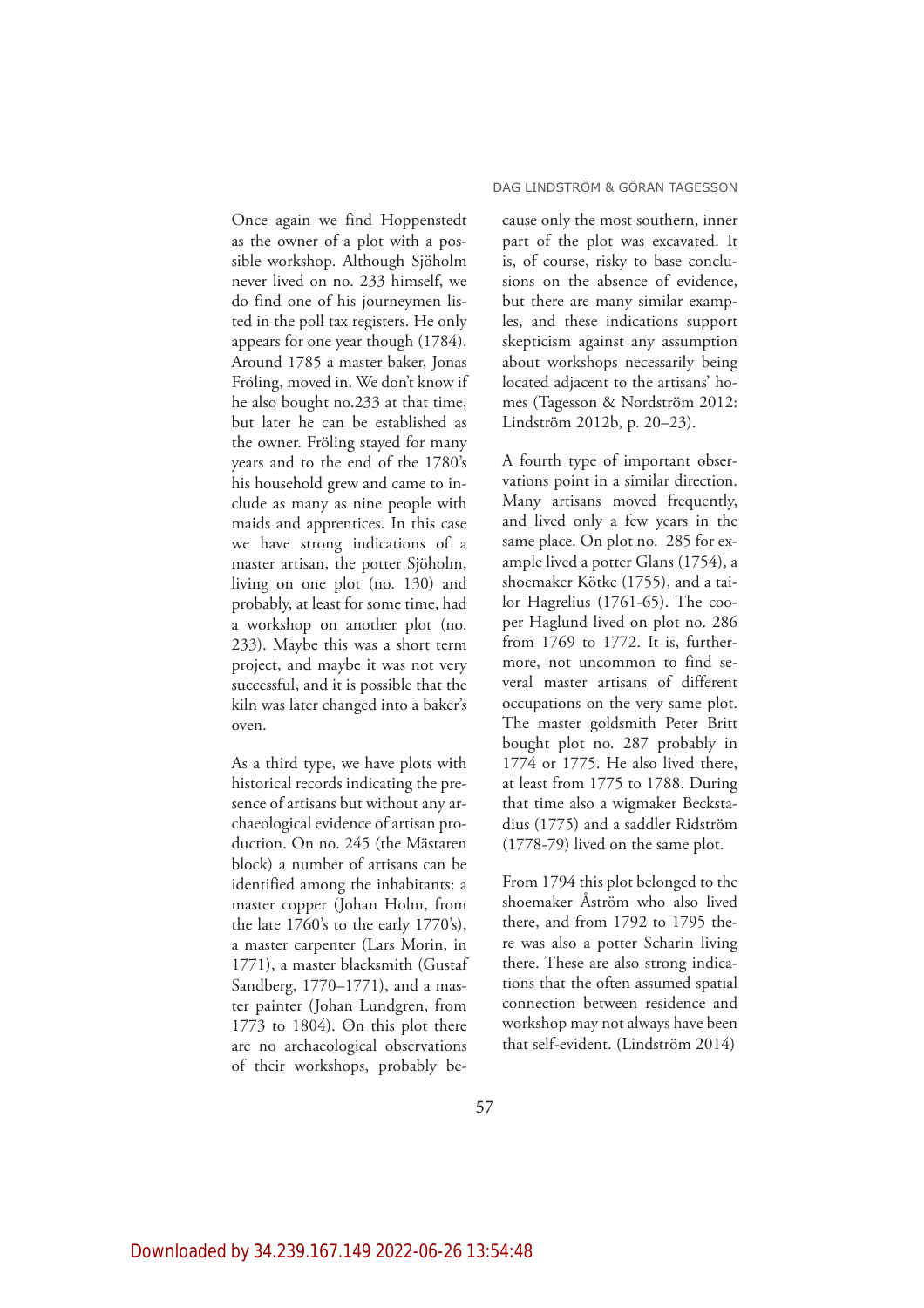The overall picture of the twelve totally documented and extremely well preserved plots of the Gesällen block certainly indicates mostly residential functions and hardly any examples of professional workshops at all. Among the many examples of professions of the inhabitants of the plots no. 280–290 mentioned in the records, many of them can hardly have been practiced at home; as military personnel, lower official personnel, seamen, workmen and widows. One important question for future research is the general function of the plots as exclusively residential, which indicates an ongoing process of spatial separation between residential and professional functions. In comparison with the previously mentioned examples from Jönköping, one must also discuss different attitudes, strategies and processes of change in different towns, as well as different parts of the towns.

### Conclusions

When historical and archaeological observations are combined, household, residence, and work appear as a much more complicated and diverse matter than often assumed. It is also clear that materiality and space are necessary dimensions of household and work analyses. The combination of historical and archaeological evidence also provokes new questions and promotes new types of conclusions. The question of artisans' residence and workshops, as well as the households and the concepts of agency and gender, demonstrates this exemplarily.

The commonly expected spatial unity of residence and workshop wasn't always there, and we cannot even presume that artisans necessarily owned their workshops. It seems also that some workshops could be quite easily transformed from one kind to another, and some workshops were inherited and in use for many generations. The 'workshop' concept itself appears as less simple and evident. What do we actually mean by a workshop? Is it the organizational combination of master, journeymen and apprentices? Is it a specific place: a building or a certain room? Or is it perhaps to be understood as something much more abstract; a workshop is whatever context (social, material, and spatial) where artisan production takes place, and these contexts can have had a large number of different characteristics and a variety of different constitutions.

*This* article was first presented at the con-*IFFRICA BOOTHLIGG TAG 2014 in Stockholm, at the session History and archaeology – a very long engagement. English revised by Norman Davies, Linköping.* 

Dag Lindström, Professor at the University of Uppsala, dept. of History. E-mail: dag.lindstrom@hist.uu.se

Göran Tagesson, Ph.D, National Historical Museums, Dept. of Archaeology, Linköping. E-mail: goran.tagesson@shmm.se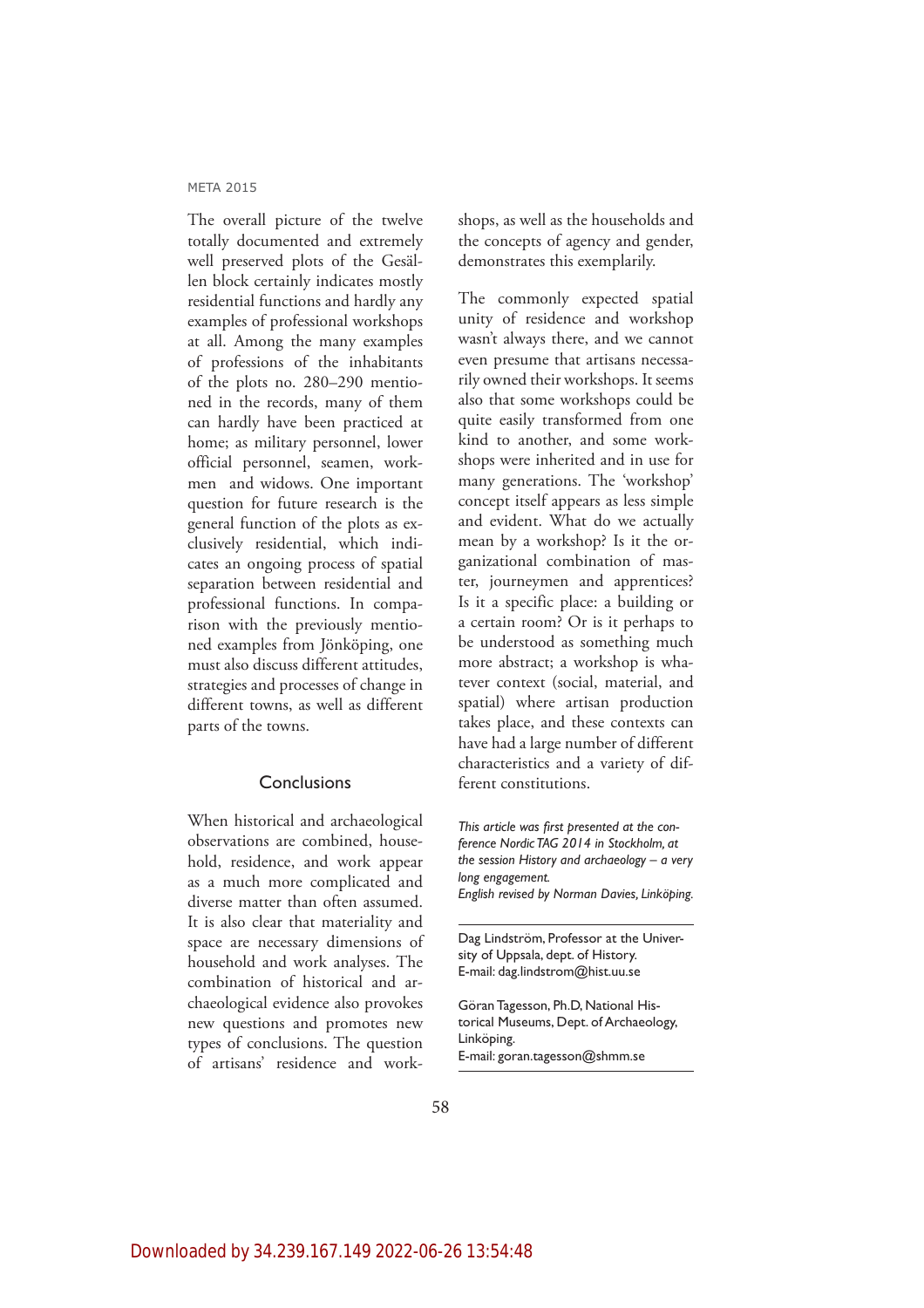#### References

• Allison, Penelope M. (ed.), 1999. The archaeology of household activities. London: Routledge.

• Beaudry, Mary, C. 1999. House and Household: The Archaeology of Domestic Life in Early America. In: Geoff Egan and R. L. Michael (ed.) Old and New Worlds, p. 117-126. Oxbow Books, Oxford.

Brandon, Jamie C. & Barile, Kerri S. 2004. Household Chores and Household Choices: Theorizing the Domestic Sphere in Historical Archaeology. University of Alabama Press.

Eibach, Joachim. 2011. Das offene Haus. Kommunikative Praxis im sozialen Nahraum der europäischen Frühen Neuzeit. Zeitschrift für historische Forschung 38.

Forssberg, Anna Maria & Sennefelt, Karin (eds.). 2014. Fråga föremålen. Handbok till historiska studier av materiell kultur. Studentlitteratur.

Gunn, Simon & Morris, Robert J. (eds.). 2001. Identities in space. Contested terrains in the Western city since 1850. Ashgate.

• Harvey, Karen (ed.). 2009. History and material culture. A student's guide to approaching alternative sources. Routledge.

Kowaleski, M. & Goldberg P.J.P (ed.). 2004. Medieval Domesticity. Home, Housing and Household in Medieval England.

• Laslett, Peter. 1972., "Introduction: The History of the Family". In: Peter Laslett (ed.). Household and Family in Past Time. Cambridge University Press.

• Laslett, Peter. 1983."Family and household as work group and kin group: areas of traditional Europe compared". In: Richard Wall (ed.). Family forms in historic Europe. Cambridge University Press.

Lindström, Dag. 2012a. Privilegierade eller kringskurna? Hantverkaränkor i Linköping och Norrköping 1750-1800. Historisk tidskrift 132:2/2012.

Lindström, Dag. 2012b. "Rekonstruktioner av ägarförhållanden, ägoskiften, hushåll och boende för tomterna nummer 233, 234, 235, 236, 244, 245 och 246, Kvarnholmen, Kalmar". Bilaga 3 in: Tagesson, Göran & Nordström, Annika ed.. 2012. Kv Mästaren, Kalmar stad och kommun: särskild arkeologisk undersökning 2009. Riksantikvarieämbetet, arkeologiska uppdragsverksamheten, UV Öst. Rapport 2012:104.

Lindström, Dag. 2014. Kvarteret Gesällen, Kvarnholmen, Kalmar. Rekonstruktioner av ägarförållnaden??förhållanden, ägoskiften, hushåll och boende för tomterna med nummer 280-290. I: Tagesson ed. 2014. Kvarteret Gesällen 4 och 25. Särskild arkeologisk undersökning. Kalmar stad och kommun. Kalmar län. Riksantikvarieämbetet, arkeologiska uppdragsverksamheten. Rapport 2014:93.

Mitterauer, Michael & Sieder, Reinhard. The European Family. Patriarchy to Partnership from the Middle Ages to the Present. Blackwell.

• Mitterauer, Michael . 1982. "Familie und Arbeitsorganisation in städtischen Gesellschaften